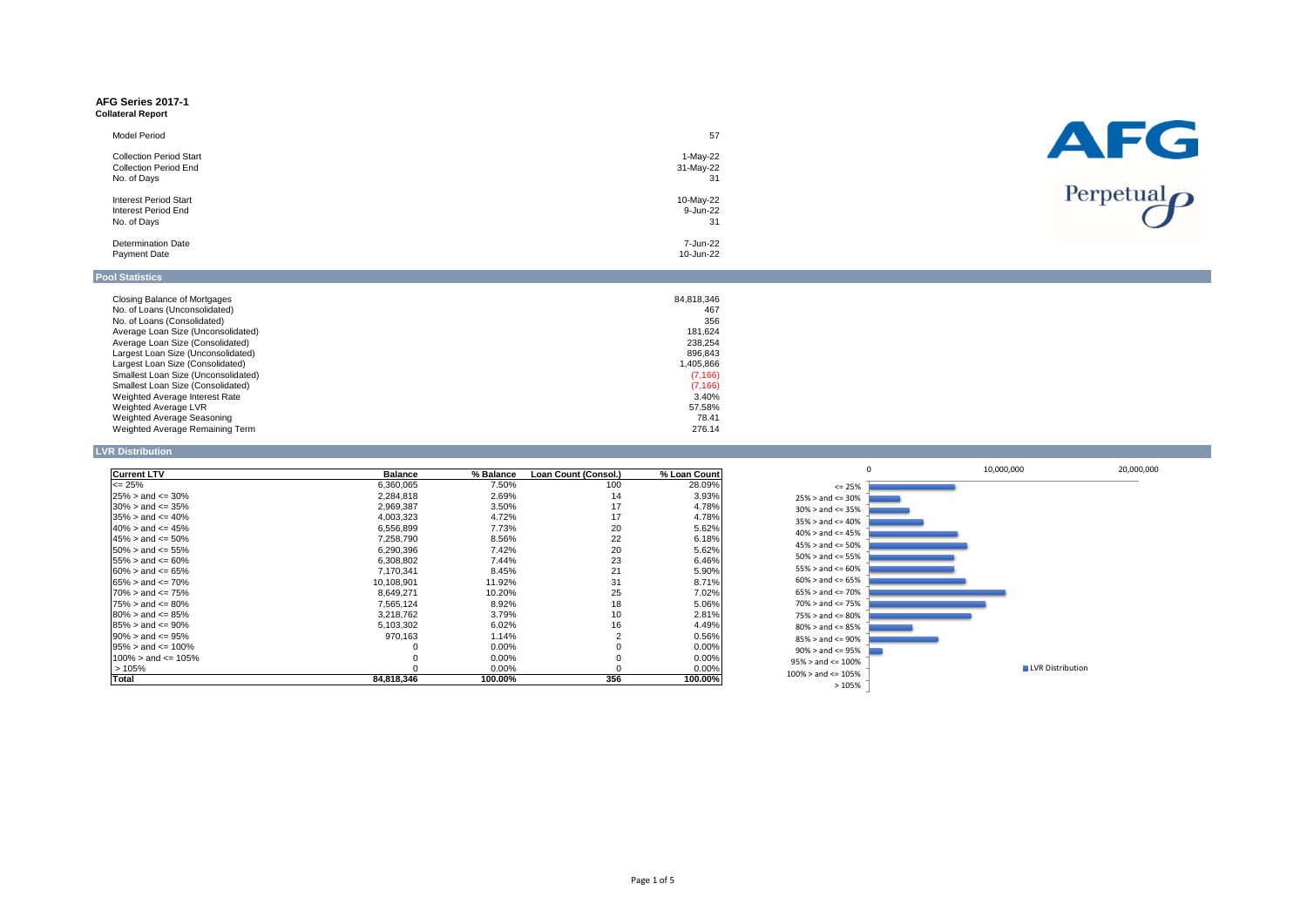### **Balance Distribution (Unconsolidated)**

| <b>Current Balance</b>             | <b>Balance</b> | % Balance | <b>Loan Count</b> | % Loan Count |
|------------------------------------|----------------|-----------|-------------------|--------------|
| $\leq$ \$100.000                   | 6,058,782      | 7.14%     | 173               | 37.04%       |
| $$100.000 >$ and $\leq$ \$150.000  | 5,899,170      | 6.96%     | 47                | 10.06%       |
| $$150.000 >$ and $\leq$ \$200.000  | 7.375.846      | 8.70%     | 43                | 9.21%        |
| $$200,000 >$ and $\leq$ \$250,000  | 11,463,610     | 13.52%    | 51                | 10.92%       |
| $$250.000 >$ and $\leq$ \$300.000  | 15.519.376     | 18.30%    | 57                | 12.21%       |
| $$300.000 >$ and $\leq$ \$350.000  | 12.628.752     | 14.89%    | 39                | 8.35%        |
| $$350,000 >$ and $\leq$ \$400,000  | 8,932,889      | 10.53%    | 24                | 5.14%        |
| $$400.000 >$ and $\leq$ \$450.000  | 3,838,488      | 4.53%     | 9                 | 1.93%        |
| $$450,000 >$ and $\leq$ \$500,000  | 4,834,403      | 5.70%     | 10                | 2.14%        |
| $$500.000 >$ and $\leq$ \$550.000  | 4,705,832      | 5.55%     | g                 | 1.93%        |
| $$550.000 >$ and $\leq$ \$600.000  | 590.036        | 0.70%     |                   | 0.21%        |
| $$600.000 >$ and $\leq$ \$650.000  | 0              | 0.00%     |                   | $0.00\%$     |
| $$650,000 >$ and $\leq$ \$700,000  | 1,327,121      | 1.56%     |                   | 0.43%        |
| $$700.000 >$ and $\leq$ \$750.000  | 747.197        | 0.88%     |                   | 0.21%        |
| $$750.000 >$ and $\leq$ \$800.000  |                | 0.00%     |                   | 0.00%        |
| $$800,000 >$ and $\leq$ \$850,000  |                | $0.00\%$  |                   | 0.00%        |
| $$850.000 >$ and $\leq$ \$900.000  | 896.843        | 1.06%     |                   | 0.21%        |
| $$900,000 >$ and $\leq$ \$950,000  |                | 0.00%     |                   | 0.00%        |
| $$950,000 >$ and $\leq $1,000,000$ |                | 0.00%     |                   | 0.00%        |
| > \$1.000.000                      |                | 0.00%     | $\Omega$          | $0.00\%$     |
| Total                              | 84.818.346     | 100.00%   | 467               | 100.00%      |



### **Balance Distribution (Consolidated)**

| <b>Current Balance</b>              | <b>Balance</b> | % Balance | Loan Count (Consol.) | % Loan Count |
|-------------------------------------|----------------|-----------|----------------------|--------------|
| $\leq$ \$100.000                    | 3,141,647      | 3.70%     | 83                   | 23.31%       |
| $$100,000 >$ and $\leq$ \$150,000   | 4,140,952      | 4.88%     | 33                   | 9.27%        |
| $$150.000 >$ and $\leq$ \$200.000   | 5.211.250      | 6.14%     | 30                   | 8.43%        |
| $$200.000 >$ and $\leq$ \$250.000   | 10,131,865     | 11.95%    | 45                   | 12.64%       |
| $$250.000 >$ and $\leq$ \$300.000   | 15.315.247     | 18.06%    | 56                   | 15.73%       |
| $$300,000 >$ and $\leq$ \$350,000   | 13,893,999     | 16.38%    | 43                   | 12.08%       |
| $$350.000 >$ and $\leq$ \$400.000   | 9,626,520      | 11.35%    | 26                   | 7.30%        |
| $$400,000 >$ and $\leq$ \$450,000   | 3,825,385      | 4.51%     | 9                    | 2.53%        |
| $$450,000 >$ and $\leq$ \$500,000   | 4,334,301      | 5.11%     | 9                    | 2.53%        |
| $$500.000 >$ and $\leq$ \$550.000   | 4.649.496      | 5.48%     | 9                    | 2.53%        |
| $$550,000 >$ and $\leq$ \$600,000   | 1,139,239      | 1.34%     |                      | 0.56%        |
| $$600,000 >$ and $\leq$ \$650,000   | 1.244.045      | 1.47%     |                      | 0.56%        |
| $$650,000 >$ and $\leq$ \$700,000   |                | $0.00\%$  |                      | $0.00\%$     |
| $$700.000 >$ and $\leq$ \$750.000   | 1,455,528      | 1.72%     |                      | 0.56%        |
| $$750,000 >$ and $\leq$ \$800,000   | 772.979        | 0.91%     |                      | 0.28%        |
| $$800,000 >$ and $\leq$ \$850,000   | 1,611,686      | 1.90%     |                      | 0.56%        |
| $$850.000 >$ and $\leq$ \$900.000   | 896,843        | 1.06%     |                      | 0.28%        |
| $$900,000 >$ and $\leq$ \$950,000   |                | 0.00%     |                      | 0.00%        |
| $$950.000 >$ and $\leq$ \$1.000.000 | 991.891        | 1.17%     |                      | 0.28%        |
| > \$1,000,000                       | 2,435,473      | 2.87%     |                      | 0.56%        |
| Total                               | 84,818,346     | 100.00%   | 356                  | 100.00%      |

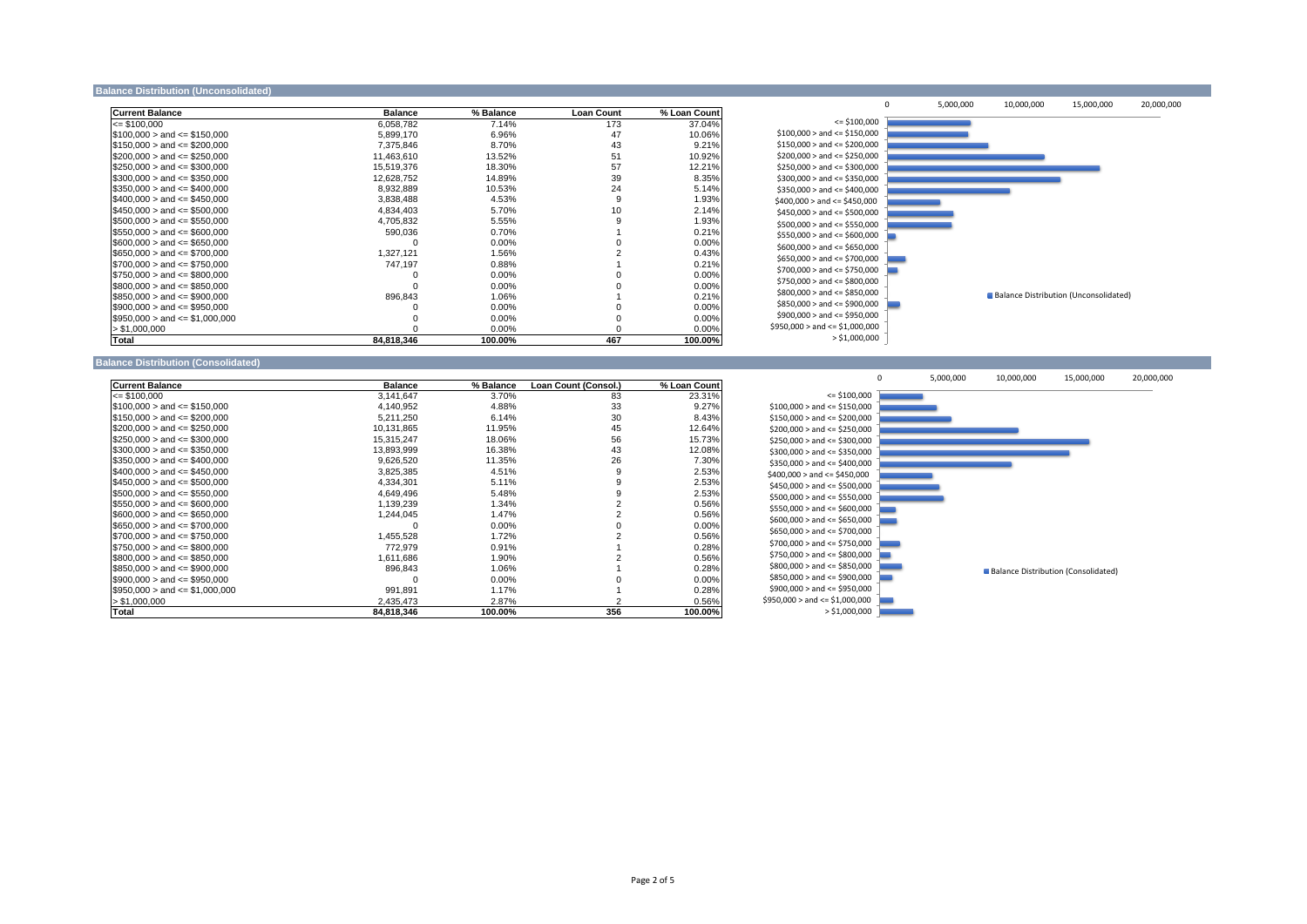## **Loan Seasoning Distribution**

| Seasoning (Months)                   | <b>Balance</b> | % Balance | <b>Loan Count</b> | % Loan Count |
|--------------------------------------|----------------|-----------|-------------------|--------------|
| $\leq$ = 12 Months                   |                | 0.00%     |                   | 0.00%        |
| 12 Months $>$ and $\leq$ 18 Months   |                | $0.00\%$  |                   | $0.00\%$     |
| 18 Months $>$ and $\leq$ 24 Months   |                | $0.00\%$  |                   | 0.00%        |
| 24 Months $>$ and $\leq$ 30 Months   |                | $0.00\%$  |                   | 0.00%        |
| $30$ Months $>$ and $\leq$ 36 Months |                | $0.00\%$  |                   | 0.00%        |
| $36$ Months $>$ and $\leq$ 42 Months |                | $0.00\%$  |                   | 0.00%        |
| 42 Months $>$ and $\leq$ 48 Months   |                | $0.00\%$  |                   | 0.00%        |
| 48 Months $>$ and $\leq$ 54 Months   |                | $0.00\%$  |                   | 0.00%        |
| $54$ Months $>$ and $\leq 60$ Months | 1.630.130      | 1.92%     |                   | 1.28%        |
| $60$ Months $>$ and $\leq$ 66 Months | 11.706.314     | 13.80%    | 62                | 13.28%       |
| $66$ Months $>$ and $\leq$ 72 Months | 22.731.480     | 26.80%    | 104               | 22.27%       |
| > 72 Months                          | 48.750.421     | 57.48%    | 295               | 63.17%       |
| Total                                | 84.818.346     | 100.00%   | 467               | 100.00%      |

|                                                                                                                                                                                                                                                                                                                                                                                                                        | $\Omega$ | 20,000,000 | 40,000,000                  | 60,000,000 |
|------------------------------------------------------------------------------------------------------------------------------------------------------------------------------------------------------------------------------------------------------------------------------------------------------------------------------------------------------------------------------------------------------------------------|----------|------------|-----------------------------|------------|
| $\le$ = 12 Months<br>12 Months $>$ and $\leq$ 18 Months<br>18 Months $>$ and $\leq$ 24 Months<br>24 Months $>$ and $\leq$ 30 Months<br>30 Months $>$ and $\leq$ 36 Months<br>36 Months $>$ and $\leq$ 42 Months<br>42 Months $>$ and $\leq$ 48 Months<br>48 Months $>$ and $\leq$ 54 Months<br>54 Months $>$ and $\leq$ 60 Months<br>60 Months $>$ and $\leq$ 66 Months<br>66 Months > and <= 72 Months<br>> 72 Months |          |            | Loan Seasoning Distribution |            |
|                                                                                                                                                                                                                                                                                                                                                                                                                        |          |            |                             |            |

## **Geographic Distribution**

| <b>Jurisdiction State</b>    | <b>Balance</b> | % Balance | Loan Count (Consol.) | % Loan Count |
|------------------------------|----------------|-----------|----------------------|--------------|
| New South Wales              | 18.629.162     | 21.96%    | 78                   | 21.91%       |
| Victoria                     | 20.939.462     | 24.69%    | 76                   | 21.35%       |
| Queensland                   | 12.350.180     | 14.56%    | 53                   | 14.89%       |
| Western Australia            | 20.866.598     | 24.60%    | 89                   | 25.00%       |
| South Australia              | 11.180.437     | 13.18%    | 56                   | 15.73%       |
| Tasmania                     |                | 0.00%     |                      | 0.28%        |
| Australian Capital Territory | (13)           | $0.00\%$  |                      | 0.28%        |
| Northern Territory           | 852.520        | 1.01%     |                      | 0.56%        |
| No Data                      |                | $0.00\%$  |                      | 0.00%        |
| <b>Total</b>                 | 84.818.346     | 100.00%   | 356                  | 100.00%      |



■ Metro Non Metro Inner City

# **Locality**

| <b>S&amp;P Category</b> | <b>Balance</b> | % Balance | Loan Count (Consol.) | % Loan Count |
|-------------------------|----------------|-----------|----------------------|--------------|
| Metro                   | 70.054.902     | 82.59%    | 280                  | 78.65%       |
| Non Metro               | 14.010.074     | 16.52%    |                      | 20.79%       |
| Inner City              | 753.370        | 0.89%     |                      | 0.56%        |
| No Data                 |                | $0.00\%$  |                      | 0.00%        |
| Total                   | 84.818.346     | 100.00%   | 356                  | 100.00%      |

# **Top 10 Postcodes**

| Postcode | <b>Balance</b> | % Balance | Loan Count (Consol.) | % Loan Count |
|----------|----------------|-----------|----------------------|--------------|
| 6170     | 1,640,583      | 1.93%     | 4                    | 0.86%        |
| 5095     | 1.637.476      | 1.93%     | 5                    | 1.07%        |
| 3029     | 1,405,866      | 1.66%     |                      | 0.21%        |
| 6055     | 1.222.357      | 1.44%     |                      | 0.64%        |
| 2570     | 1.137.291      | 1.34%     |                      | 0.43%        |
| 5083     | 1.033.767      | 1.22%     |                      | 0.43%        |
| 4300     | 1.003.083      | 1.18%     |                      | 0.64%        |
| 6060     | 922.652        | 1.09%     | 5                    | 1.07%        |
| 4814     | 876.635        | 1.03%     | 4                    | 0.86%        |
| 3195     | 831.762        | 0.98%     |                      | 0.43%        |
| Total    | 11.711.474     | 13.81%    | 31                   | 6.64%        |



### **Documentation**

| Document Type   | <b>Balance</b> | % Balance       | <b>Loan Count</b> | % Loan Count |
|-----------------|----------------|-----------------|-------------------|--------------|
| <b>Full Doc</b> | 84.818.346     | 100.00%         |                   | 100.00%      |
| Low Doc         |                | 0.00%<br>$   -$ |                   | 0.00%        |
| No Doc          |                | 0.00%           |                   | 0.00%        |
| Total           | 84.818.346     | 100.00%         |                   | 100.00%      |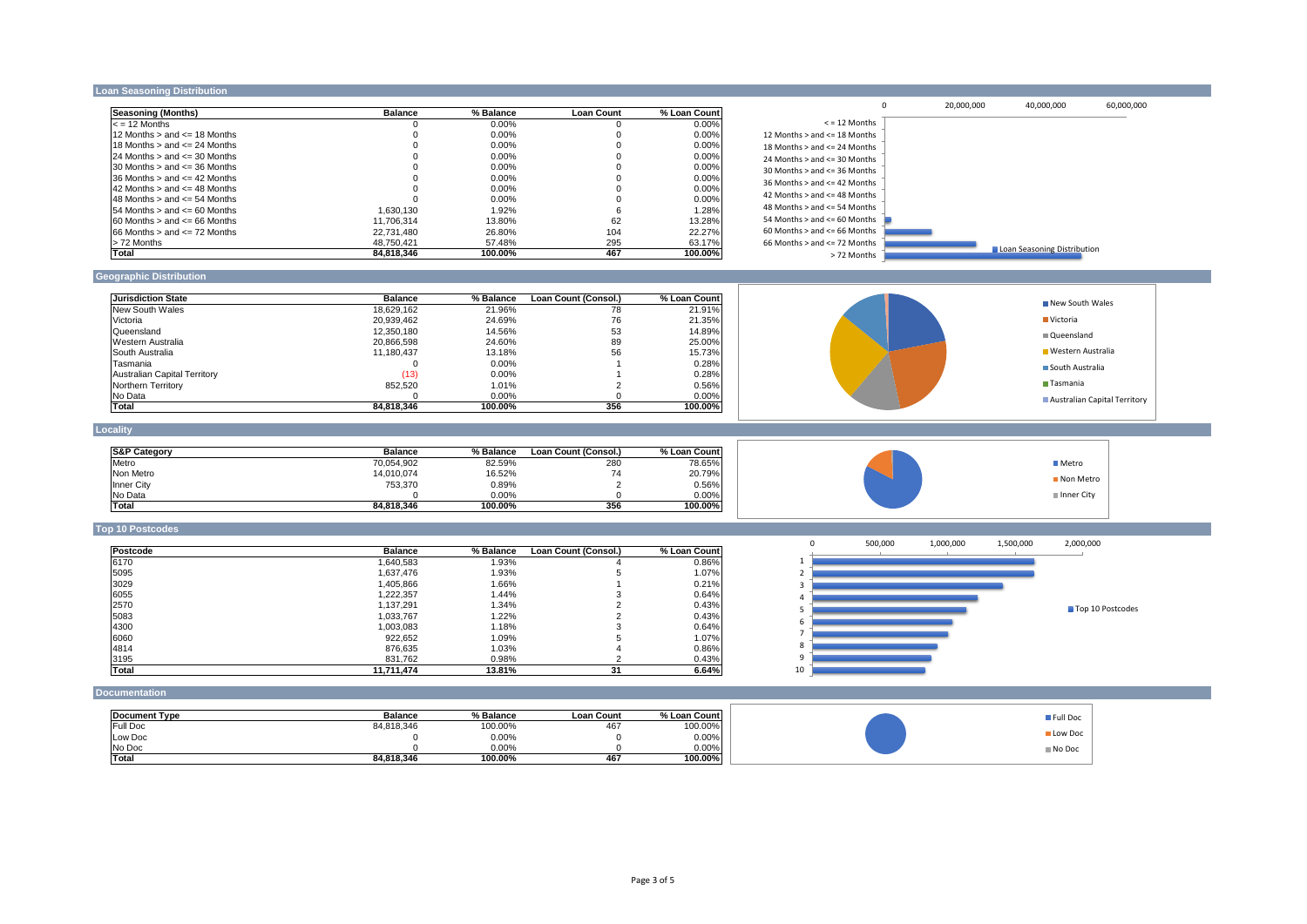| <b>Rate Type</b>                                                                                                                                                                                                                                                                                       |                |           |                      |              |                                                                        |
|--------------------------------------------------------------------------------------------------------------------------------------------------------------------------------------------------------------------------------------------------------------------------------------------------------|----------------|-----------|----------------------|--------------|------------------------------------------------------------------------|
|                                                                                                                                                                                                                                                                                                        |                |           |                      |              |                                                                        |
| <b>Rate Type</b>                                                                                                                                                                                                                                                                                       | <b>Balance</b> | % Balance | <b>Loan Count</b>    | % Loan Count | Variable Rate                                                          |
| Variable Rate                                                                                                                                                                                                                                                                                          | 84,818,346     | 100.00%   | 467                  | 100.00%      |                                                                        |
| <b>Fixed Rate</b>                                                                                                                                                                                                                                                                                      | $\Omega$       | 0.00%     | $\overline{0}$       | 0.00%        | Fixed Rate                                                             |
| <b>Total</b>                                                                                                                                                                                                                                                                                           | 84,818,346     | 100.00%   | 467                  | 100.00%      |                                                                        |
| <b>Repayment Type</b>                                                                                                                                                                                                                                                                                  |                |           |                      |              |                                                                        |
|                                                                                                                                                                                                                                                                                                        |                |           |                      |              |                                                                        |
| <b>Repayment Type</b>                                                                                                                                                                                                                                                                                  | <b>Balance</b> | % Balance | <b>Loan Count</b>    | % Loan Count | Principal & Interest                                                   |
| Principal & Interest                                                                                                                                                                                                                                                                                   | 79,938,272     | 94.25%    | 452                  | 96.79%       |                                                                        |
| Interest Only                                                                                                                                                                                                                                                                                          | 4,880,074      | 5.75%     | 15                   | 3.21%        | Interest Only                                                          |
| Non-Billing                                                                                                                                                                                                                                                                                            | $\Omega$       | 0.00%     | $\mathbf{0}$         | 0.00%        | Non-Billing                                                            |
| Total                                                                                                                                                                                                                                                                                                  | 84,818,346     | 100.00%   | 467                  | 100.00%      |                                                                        |
| Loan Type                                                                                                                                                                                                                                                                                              |                |           |                      |              |                                                                        |
|                                                                                                                                                                                                                                                                                                        |                |           |                      |              |                                                                        |
| <b>Product Category</b>                                                                                                                                                                                                                                                                                | <b>Balance</b> | % Balance | <b>Loan Count</b>    | % Loan Count | <b>■ Line of Credit</b>                                                |
| Line of Credit                                                                                                                                                                                                                                                                                         | $\Omega$       | 0.00%     | $\Omega$             | 0.00%        |                                                                        |
| Term Loan                                                                                                                                                                                                                                                                                              | 84,818,346     | 100.00%   | 467                  | 100.00%      | Term Loan                                                              |
| Total                                                                                                                                                                                                                                                                                                  | 84,818,346     | 100.00%   | 467                  | 100.00%      |                                                                        |
| <b>Property Type</b>                                                                                                                                                                                                                                                                                   |                |           |                      |              |                                                                        |
|                                                                                                                                                                                                                                                                                                        |                |           |                      |              | $\mathsf 0$<br>20,000,000<br>80,000,000<br>40,000,000<br>60,000,000    |
| <b>Property Type</b>                                                                                                                                                                                                                                                                                   | <b>Balance</b> | % Balance | Loan Count (Consol.) | % Loan Count |                                                                        |
| <b>Residential House</b>                                                                                                                                                                                                                                                                               | 70,039,361     | 82.58%    | 284                  | 79.78%       | <b>Residential House</b>                                               |
| <b>Residential Unit</b>                                                                                                                                                                                                                                                                                | 14,778,985     | 17.42%    | 72                   | 20.22%       | <b>Residential Unit</b>                                                |
| Residential - Inner City                                                                                                                                                                                                                                                                               | $\Omega$       | 0.00%     | $\mathbf 0$          | 0.00%        | Residential - Inner City                                               |
| Rural                                                                                                                                                                                                                                                                                                  | $\Omega$       | 0.00%     | $\Omega$             | 0.00%        |                                                                        |
| Semi-Rural                                                                                                                                                                                                                                                                                             | $\Omega$       | 0.00%     | $\Omega$             | 0.00%        | Rural                                                                  |
| Vacant Land                                                                                                                                                                                                                                                                                            | $\mathbf 0$    | 0.00%     | $\mathbf 0$          | 0.00%        | Semi-Rural                                                             |
| No Data                                                                                                                                                                                                                                                                                                | $\Omega$       | 0.00%     | $\Omega$             | 0.00%        | Property Type                                                          |
| Total                                                                                                                                                                                                                                                                                                  | 84,818,346     | 100.00%   | 356                  | 100.00%      | Vacant Land                                                            |
| <b>Arrears Distribution</b>                                                                                                                                                                                                                                                                            |                |           |                      |              |                                                                        |
| <b>Arrears Band</b>                                                                                                                                                                                                                                                                                    | <b>Balance</b> | % Balance | <b>Loan Count</b>    | % Loan Count | $\mathsf 0$<br>50,000,000<br>100,000,000                               |
|                                                                                                                                                                                                                                                                                                        |                |           |                      |              |                                                                        |
| Current                                                                                                                                                                                                                                                                                                | 84,818,346     | 100.00%   | 467                  | 100.00%      | Current                                                                |
| 31-60 days                                                                                                                                                                                                                                                                                             | $\Omega$       | 0.00%     | $\mathbf 0$          | 0.00%        | 31-60 days                                                             |
| 61-90 days                                                                                                                                                                                                                                                                                             | $\Omega$       | 0.00%     | $\Omega$             | 0.00%        | 61-90 days                                                             |
| 91-120 days                                                                                                                                                                                                                                                                                            | $\Omega$       | 0.00%     | $\Omega$             | 0.00%        | 91-120 days                                                            |
| 121-150 days                                                                                                                                                                                                                                                                                           | $\Omega$       | 0.00%     | $\Omega$             | 0.00%        | 121-150 days                                                           |
| 151-180 days                                                                                                                                                                                                                                                                                           | $\Omega$       | 0.00%     | $\Omega$             | 0.00%        | 151-180 days                                                           |
| 181 days or more                                                                                                                                                                                                                                                                                       | $\Omega$       | 0.00%     | $\Omega$             | 0.00%        | 181 days or more                                                       |
| Total                                                                                                                                                                                                                                                                                                  | 84,818,346     | 100.00%   | 467                  | 100.00%      | Arrears Distribution                                                   |
| <b>Hardships</b>                                                                                                                                                                                                                                                                                       |                |           |                      |              |                                                                        |
| <b>Hardships</b>                                                                                                                                                                                                                                                                                       | <b>Balance</b> | % Balance | Loan Count (Consol.) | % Loan Count | 20,000,000 40,000,000 60,000,000 80,000,000 100,000,000<br>$\mathbf 0$ |
| <b>COVID Hardships</b>                                                                                                                                                                                                                                                                                 | $\Omega$       | 0.00%     | 0                    | 0.00%        |                                                                        |
| <b>COVID Arrangements</b>                                                                                                                                                                                                                                                                              | $\Omega$       | 0.00%     | $\Omega$             | 0.00%        | <b>COVID Hardships</b>                                                 |
| COVID Arrangements - Other                                                                                                                                                                                                                                                                             | $\Omega$       | 0.00%     | $\mathbf 0$          | 0.00%        | <b>COVID Arrangements</b>                                              |
| Hardship                                                                                                                                                                                                                                                                                               | $\Omega$       | 0.00%     | $\mathbf 0$          | 0.00%        | COVID Arrangements - Other                                             |
| Non-Hardship                                                                                                                                                                                                                                                                                           | 84,818,346     | 100.00%   | 356                  | 100.00%      | Hardship                                                               |
| Total                                                                                                                                                                                                                                                                                                  | 84,818,346     | 100.00%   | 356                  | 100.00%      | Non-Hardship                                                           |
|                                                                                                                                                                                                                                                                                                        |                |           |                      |              | <b>Hardships</b>                                                       |
| COVID Hardship - A deferral of loan repayments for a period from 3 to 6 months as a result of financial stresses due to Covid-19<br>COVID Arrangement - A temporary change to the loan repayment type from 'Principal & Interest' to 'Interest Only' as a result of financial stresses due to Covid-19 |                |           |                      |              |                                                                        |
|                                                                                                                                                                                                                                                                                                        |                |           |                      |              |                                                                        |